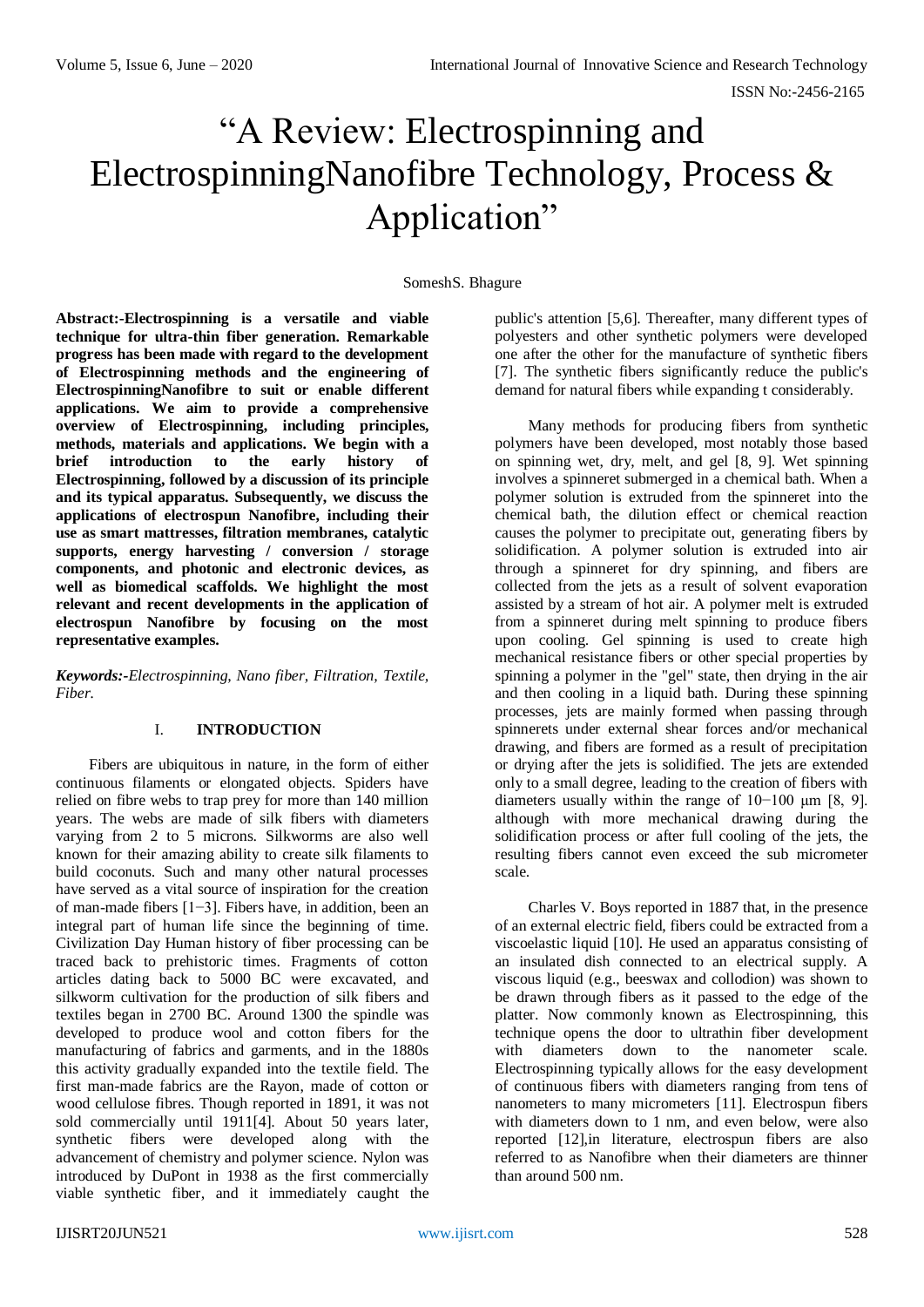The concept of Electrospinning was conceived in an earlier study conducted by William Gilbert in 1600, in which he observed the formation of a cone-shaped water droplet in the presence of an electrical field [13]. About a century later, Stephen Gray observed the electro hydrodynamic atomization of a water droplet from which a very fine stream was generated [14]. AbbéNollet performed the earliest one in 1747. In 1882, he theoretically estimated the maximum amount of charges a liquid droplet could carry before liquid jets would be ejected from the surface [16]. Electrospinning can be considered a variant of the electro-spraying technique [17], both relying on the use of a high voltage to eject liquid jets. The major differences between Electrospinning and electrospraying are the viscosity and viscoelasticity of the involved liquid, and thus the jet's behavior. The jet may be held in a continuous form during Electrospinning to generate fibers instead of breaking into droplets (for particle formation) as with electro-spraying.

In 1902, John Cooley and William Morton filed two patents on Electrospinning, describing a prototype of the Electrospinning setup, respectively [18,19]. In 1934 and 1944, Anton Formhals subsequently filed a few additional patents to disclose the improvement in the equipment, moving towards the commercialization of Electrospinning for the manufacture of textile yarns [20,21]. In 1938, Electrospun Nanofibrewas first implanted in the Soviet Union for the development of air filters, known as "Petryanov filters," for the capture of aerosol particles. By 1939, this work had led to the establishment of a factory in Tver for the production as gas masks of smoke filters with Nanofibre-based mats. A mechanistic understanding of Electrospinning was developed gradually during this time period. Between 1964 and 1969, Geoffrey Taylor published a series of pioneering papers showing how the spherical to conical shape change of a polymer solution or melt droplet under the influence of a strong electrical field could be mathematically described and modeled [22−24]. Specifically, as the strength of the electrical field increased beyond a critical level, the spherical droplet would gradually develop into a cone Afterwards, the development of the Electrospinning technique experienced 20 years of stagnation, as during this period it did not receive much attention from academia or industry. The lack of characterization instruments capable of reliably measuring the sizes of fibers with diameters down to the submicrometer range may largely contribute this stagnance. Nevertheless, during this period a variety of applications for electrospun fibers were proposed, including their potential use as wound dressing materials as described in a patent filed in 1977 [25],in the early 1980s, Donaldson Co. Inc. started manufacturing and selling filters for air filtration in the U.S. that included electrospun fibers. To order to achieve advantages over its rivals, the company did not reveal the composition of their products however.

It wasn't until the early 1990s that several research groups began to reinvent this technique, notably those led by Darrell Reneker and Gregory Rutledge [26−32]. This was made possible by the increased accessibility of electron

microscopes capable of resolving features down to the nanometer scale. Those groups showed that many different organic polymers could be spun into Nanofibre. To explain this method, the word "electro-spinning" was popularized. Their experiments gave Electrospinning new life, and eventually this technique became the method of choice for producing long and continuous fibers with diameters down to the nanometer scale. At the beginning of this century, Electrospinning started to receive increasing attention when its capability was further expanded by switching to new materials and formulations for the fabrication of composite and ceramic nanofibers [33−35]. The ability to electrospin new materials quickly enabled new applications in catalysis, as well as energy harvesting, conversion, and storage, which were traditionally dominated by inorganic nanoparticles. In parallel, new techniques for regulating the structure and alignment of electro-spun Nanofibre were also created, opening a range of opportunities in energyrelated and biomedical applications. Notably, several methods for aligning the nanofibers were developed, demonstrating the feasibility to combine different properties arising from the size, structure, composition, morphology, porosity, and assembly of nanofibers [35–38]. At the same time, coaxial Electrospinning was developed to produce continuous core−sheath and hollow nanofibers [39]. The fabrication of continuous yarns of electro- spun nanofibers was also reported [40]. Such achievements make Electrospinning a flexible and viable technology for Nanofibre-based materials development to target a wide range of applications.

## *A. System Electrospinning*



Fig 1:- basic process for Electrospinning technique.

Many teams and groups have done many theoretical researches on the Electrospinningprocess [41–43]. The conduct of electrostatic and magnetic emanation was explained by Sir William Gilbert at the end of the 1500s. He found that the water obtains cone and hopper shape by affecting the water droplet by electrostatic field, and a droplet extrudes from the hopper's head. This was the first electro-spraying process. Electrospinning can be seen as a form of electro-spraying. As with electro-spraying, the Electrospinning raw material is connected to a high-voltage power supply to enhance the electrostatic liquid potential. Depending on their inter-molecular interaction, high molecular degree polymers are often used as raw materials.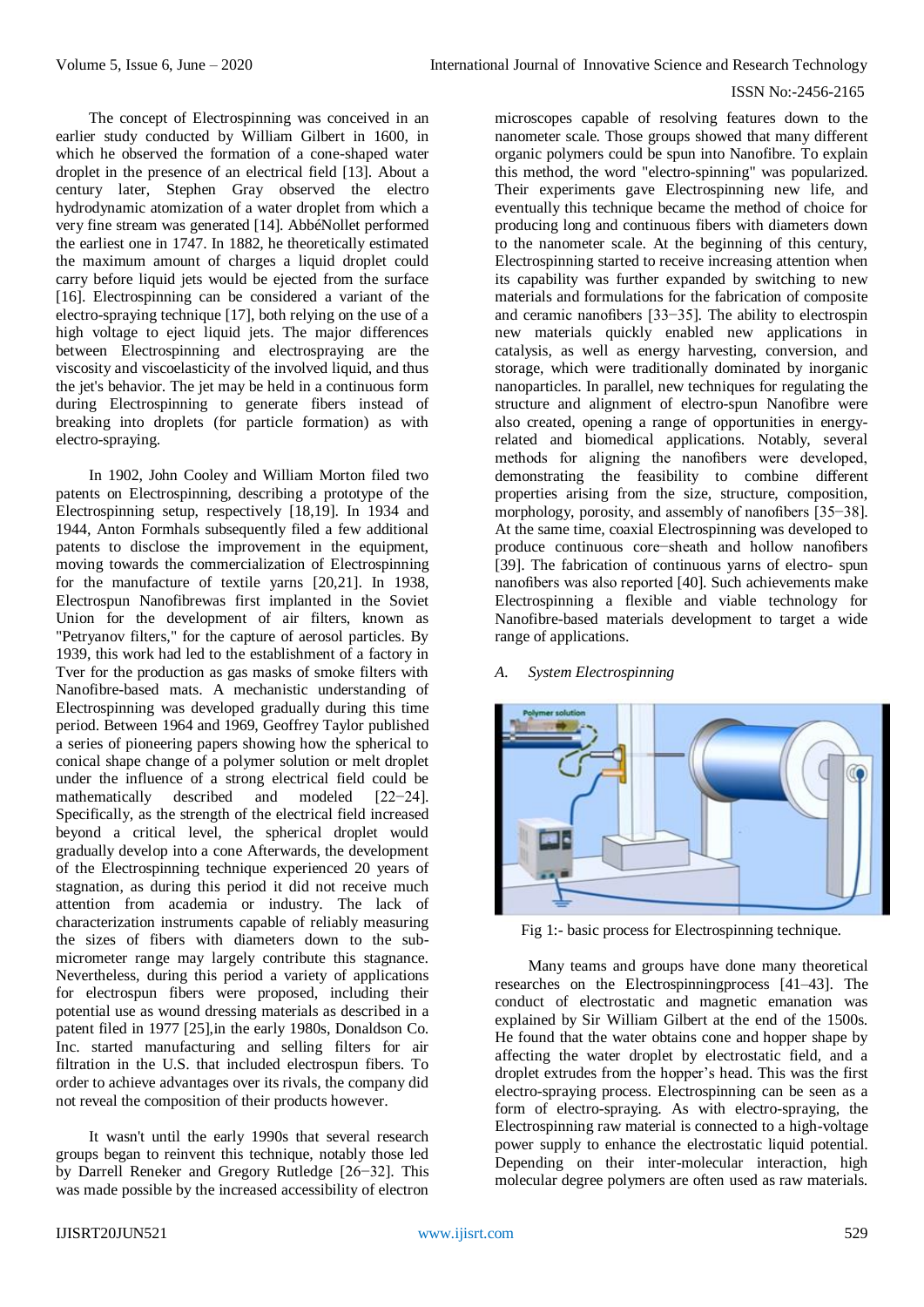There is a direct relationship between the surface charge of liquid and electrostatic potential; hence, by increasing or reducing one of these, the same action can occur with another. The volume shape of the fluid is usually deduced by surface tension. By charging the fluid, the surface charge reverses the surface tension, causing the fluid to change shape, forming the structure known as the Taylor cone. The Electrospinning of fibers is influenced by many parameters and therefore the study and research in this field is difficult.

For example, by increasing 0.25 wt. per cent of ionic salts, the rate of mass transfer is reduced due to a phenomenon known as the "virtual orifice"[44]. Several of those essential parameters have been discussed in the following.

#### *B. Sampler (Collector)*





The physical properties of electrospun fibers (such as crystal morphology and molecular orientation) are affected by collector character [45–47]. Rotating drum collector is the most commonly used collector. The fiber diameter can be controlled with this collector (due to drum speed) [48, 49]. Rotating disk is used to create balanced uniaxial fibres. The most important advantage of using disk collector rather than drum collector is that a large number of fibers are residue on the edge of the disk and the aligned fibers are collected as nano fibers [50–54]. Another form of collector uses two or more par-allel electrodes to obtain excellent alignment on each electrode based on air holes through the electrodes which cause electrostatic rebuttal between the fibers [55–57]. The fibers (isotropic / anisotropic) are affected by the speed and type of disk or drum collector. Collector speed can improve the crystal orientation of fibers due to the alignment of polymer molecular chains in the direction of the fiber axis obtained by the force of collector rotational velocity [58]. It should be noted that the use of high-speed rotational collector can create ventilator effect and solvent evaporation [59].

## *C. Applied voltage*

The voltage applied in Electrospinning has a major duty in the ultimate characterization of fibre. The forwarding of charge in Electrospinning is due to the flow of polymer towards the collector, and the flow of polymer

mass from the nozzle has a direct effect on the current decrease or increase.

Increasing the voltage can cause spinning current to rise [60]. Increasing spinning current can lead to beaded morphology inch- dence and this structure can reduce the surface area. Increasing or decreasing the voltage applied can cause changes in fiber morphology and structure [61]. The study shows that the voltage increase leads to fiber length increases and fiber size decreases [62–64].

#### *D. Distance between nozzle pickers*



Fig 3:-Difference between nozzles to collector

The other parameter that has affected electrospun fibers' morphology, structure, physical and chemical properties is the distance between the nozzle and the collector. This has the direct effect on the final fiber properties depending on rate of evaporation, time of deposition and period of inconsistency. Studies show that we have wet electrospun fiber that has beaded structure, by decreasing the distance between nozzle and collector. The morphology of final fibers has also modified in some fibers from circular to flat form [62, 64]. At the other hand, the study shows that more distance is required to dry out the fiber for aqueous polymer dispersion [64].

#### *E. Dispersion levels*

The other effective parameters for producing fiber in terms of physical and chemical properties are the polymer flow rate. Shift in the rate of polymer flow (from the Electrospinning system syringe) causes fiber morphology to alter. The diameter of the fiber is increased by increasing the flow rate, and beaded morphology is observed [62, 65– 67].

#### *F. Electrospinning Materials*

Electrospinning was used for the generation of Nanofibre from different material types. Organic polymers in the form of either solution or melt are the most commonly used materials. Small molecules can also be electrospuncted directly into Nanofibre if they selfassemble and generate sufficient entanglement to the chain. In combination with sol−gel chemistry a variety of composite materials were electrospun directly into Nanofibre. The as-obtained mixtures were also used for Electrospinning by introducing Nano scale components with different dimensions and/or morphologies (e.g.,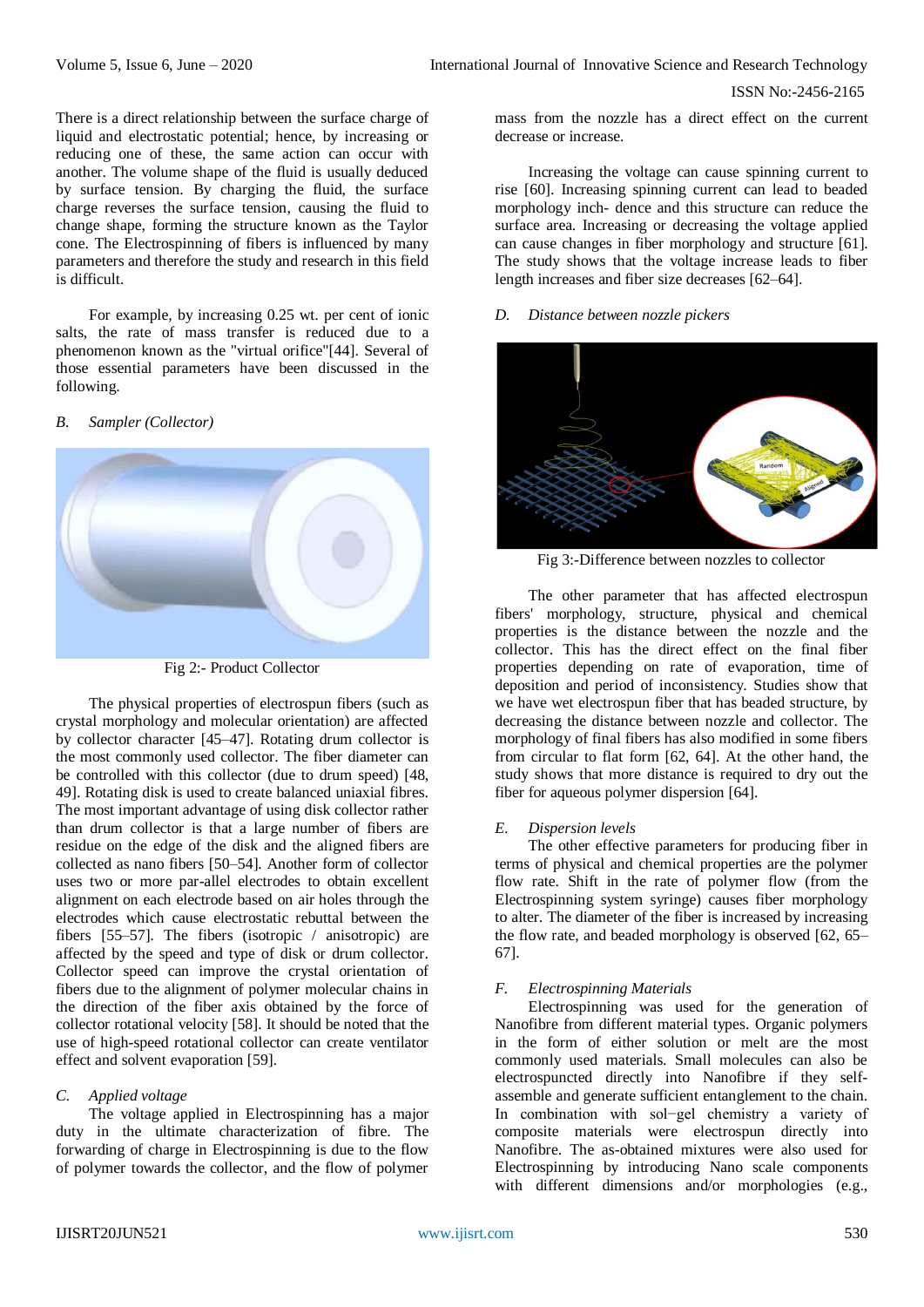nanoparticles, Nano rods, nanowires, nanotubes, and Nano sheets) to polymer solutions.

## *G. Products by Electrospun*

These fibers have received a lot of attention for use in many applications, based on electrospun special characters such as diameter, production process, and fiber filament.

Composite fibers, carbon nano tubes, inorganic fibers and tissue scaffolds are among the more active areas of application. Preparation of polymer dispersion of different materials in composite electrospun fibers is very simple. Thus different fibers can be produced with their own and new characteristics [68–73]. Nano-diameter inorganic fibers are not easy to produce. Table 1 compares the various methods of nano-fibre production. Usual method is to coat the electrospun matrix by chemical sinter with inorganic materials [74]. Tissue scaffolding is one of the usages of electro-spun fibers. The porosity of the nonwoven electrospun mat and its high surface area cause tissue scaffolding to develop. It has free area between fibers with length scale to cell size approximately 1–10 lm [75]. The electro-spinning of natural polymer chitosan [76] was reported in 2006 by Ohkawa et al. Schiffman et al. also showed cross-linked chitosan mats at the base of the ship using Electrospinning, which was achieved faster[77]. On the other hand, regenerated silk dispersion fibroin in formic acid was electrospun by Min et al., the fibroin of which consists of a quarter of alanine and 42 percent glycine [78]. Soffer et al. also use aqueous process to electrospun nonwoven Nanofibre made from Bombyx mori silk fibroin. Fantastic results are shown by mechanical characterization tests [79]. Many authors studied and reported collagen Electrospinning (one of the most common proteins) of 1, 1, 1, 1, 3, 3-hexafluoro-2-pro-panol [80–83], but Zeugolis et al. reported that most of its properties were lost to 1,1,1,1,3,3,3-hexafluoro-2-propanol or 2,2,2 trifluoroethanol during Electrospinning [84]. Li et al. reported on gelatin – elastin – PLGA electrospun composite and succeeded in producing it with a diameter of 380 nm so it could be used as a tissue[85]. Also electrospun gelatinhydroxyapatite Nanofibre was produced for guided tissue engineering by Kim et al.[86, 87].

## *H. Carbon nano tubes (CNT)*

Carbon nano tubes (CNT) have a number of mechanical features, such as high modulus and high tensile strength [88–91]. When the carbon nano tubes are used in composite as reinforcement, stringing them is so difficult and this is a disadvantage for CNTs. This nano-composite cannot contemplate the mechanical properties it was thought to have. Much research has therefore been carried out to synthesize CNTs into polymer nano fibers produced by the electro-spinning method [92, 93]. The Electrospinning process is expected to string the CNTs from one end of the fiber to another based on opposite polymer dispersion conductivity and sheer Electrospinningforce [93]. Jiang et al. reported that great application of carbon nanotube / polyaniline in the field of electrochemical energy was achieved through Electrospinning of carbon nanotube / polyaniline based on

high current response, high conductivity and specific capacity [94]. Maitra et al .Also reported that CNT / PAN Electrospinning investigated the conductivity of fiber increases and the impression of the manufacturing method on the arrangement of carbon sheets in electro-spun nano fibers, and suggested a tempering effect of CNTs leading to increased graphification[95]. According to Mazinani et al.[96], electrical conductance measurement on electrospun nano fiber showed an electrical infiltration threshold of around 2 wt. percent multiwall CNTs. Furthermore, Rana et al. showed that electro-spinning of poly-urethane (PU) core and composites sheath with multiwall CNTs is very impressive in increasing the physical properties of nano fiber. The results also show that the product is rapidly restored in shape, in contrast to that of pure form memory PU and PU / MWNTs[97].

## *I. Alignment of fibres*

Nano-scale fibers were almost achieved through nonwoven techniques and no longer had applications, and were limited to filtration [98, 99], implant coating film [63], tissue[100] and wound dressing[101]. Aligned microfibers pay particular attention to nerve-tissue engineering based on axon size and diameters and myelinated nerve fibers [102–104]. One way of acquiring aligned electrospun fibers is by sedimenting fibers on a rotating, electrically grounded edge of the wheel [105]. The sharp- ened wheel is spun at a stable angular velocity. The fiber flow is extruded in such a way that the fibers align with each other parallel to the keen edge. This method contains a proportional plain arrangement and can produce aligned fibers, but the utmost fiber diameter is limited to the small area around the rotating side [55]. Next uniaxial aligned fiber deposition target includes double magnetic pole, and electro-spinning dispersion in the area covering the magnetic poles is entrusted. This method can produce highly aligned fibers at inter-electrode distances of up to 1 mm, but the fiber efficiency is limited as the fiber alignment area is surrounded by the electrode's orthogonal edges. Typical alignment also reduces distances greater than 1 mm with the inter-electrode [106].

## *J. Dressing in Wound*



Fig 4:-Electrospinning application in dressings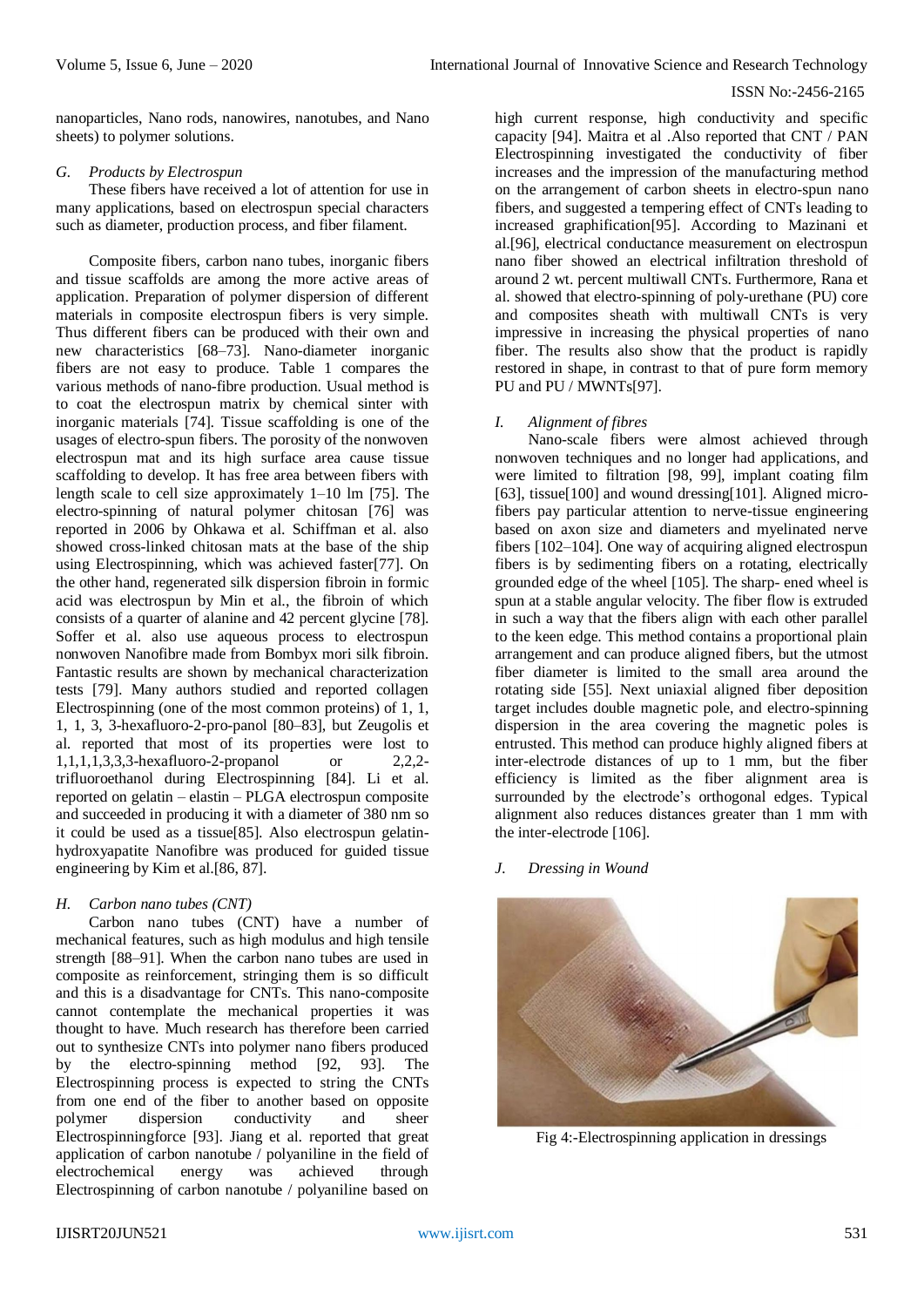Electrospinning could create a wound-proofing platform. The studies show that the ultra-fine nano fibers can be spun directly onto the injured skin place to form a fibrous mat dressing [101, 107] using electric field. These nano fibers with pore sizes between 500 and 100 lm are suitable for bacteria protection against wounds. Many polymers, such as carboxyethyl chitosan / PVA[108], collagen / chitosan[109], silk fibroin[78], and ABA-type poly(dioxanone-co-L-lactide)-block-poly(-ethylene glycol) (PPDO / PLLA-b-PEG) block copolymer[110], were electrospun and suggested for wound dressing. Hong reported that he prepared PVA / AgNO3 electro-spinning wound dressing and used ultraviolet or heating to treat the webs[111]. As reported, Duan et al. also made poly(e-<br>caprolactone) (PCL) antibacterial Electrospinning antibacterial Electrospinning Nanofibre with small nano particles of silver-loaded zirconium phosphate (nano AgZr) for potential use in wound dressing. The result shows that the electrospun fibers still possess antibacterial properties[112]. Kim et al. also explained an electro-spinning device that uses a guiding air blowing system and electrode to allow the production of poly(e-caprolactone) nano fibers for wound dressing covers[113]. Ignatova et al .Also reported that poly-vinyl-pyrrolidone iodine complex Electrospinning and poly-ethyl-neoxide / poly-vinyl-pyrrolidone iodine complex as a prospective route to antimicrobial wound dressing material as [114]. On the other hand, Han et al.[115] investigated effects on early stage wound healing of poly(3 hydroxy butyrate-co-3-hydroxy-valerate) (PHBV) electrospun nanofiber cultivated with hair follicular cells.

# *K. Filtring*

Produced electrospun fibers were specified with attention to their use in air filtration by measuring fiber diameter and fiber coating filtration performance<sup>[116]</sup>. Fiber filtration is one of engineering 's fields of most applicability. Media fiber filters, for example, benefit from high filtration performance and a small air repellent [117,118]. Filters performance is related to fiber fineness and is one of the most important factors for filters. Electrospinning nano fibers are capable of catching oil droplets as small as 0.3 lm and this is an important property in the filtration sector. So fibers with Electrospinning are good candidates for removing unfriendly small particles. The efficiency of electrospun nano fiber filters can be enhanced based on the magnificent volume surface area that increases the cohesion of the surface[119]. In 2002 Emig et al. suggested a new method for producing a dust filter bag including a layer of nonwoven nano fiber[120]. Through a series of tests, Xiao-Hong Qin et al .Measured the fiber diameter, whole diameter, filtration yield and filtration repellent of Nanofibre texture and sub-layers.The consequences show that the diameter of Nanofibre is very fine compared to sub-layers. The hole diameter of the web of Nanofibre, on the other hand, is very small than sublayers. Furthermore, Nanofibre' filtration performance and resistance is greater than sub-layers[121]. Many studies have reported excellent filtration efficiency for the electrospun poly-acrylic lonitrile (PAN)[122].

## *L. Drug supply*

Electro-spinning has been demonstrated as a plain technique for the production of nano-scale polymeric fibres. Different types of artificial and natural polymers were successful- fully electro spun into fine and small fibers. The high surface-to - volume ratio of produced fibers can increase the drug charge and the attributes of cell attachment. Electro-spun fibers have used many types of drugs, such as antibiotics, anticancer, ribonucleic acid (RNA) and deoxyribonucleic acid (DNA) [123, 124]. Using Electrospinning it is possible to prepare nanofiber based capsules including drugs to control the drug delivery system [125–129]. Mami Hamori et al. reported that methacrylic acid copolymer Electrospinning is an effective drug delivery technique for both polar and non-polardrugs [126]. Toncheva et al. compared dual spinneret Electrospinning with single spinneret Electrospinning using poly (L-lactide) as the base fibrous, and diclofenac sodium (DS) and lidocaine hydrochloride (LHC) as the drug. They observed that the dual spinneret approach permitted a resolution of the ionic action and reaction between diclofenac sodium and lidocainehydrochloride [130].

# **II. CONCLUSION**

Electrospinning is a simple method for producing fibers on a nano scale both in the laboratory and in industry. This technique has become one of the most acceptable methods for producing Nanofibre due to its wide application such as medicine, filtration, textile, etc. The number of research on this method and its applications has increased in the last decade and this demonstrates the importance of Electrospinning. Electrospun Nanofibrehas found widespread use in a variety of applications due to their remarkable properties.

Applications from catalysis to protection of the environment, energy harvesting / conversion / storage, and biomedicine. Nonwoven mats of electrospun Nanofibre were specifically applied as advanced filters for removing pollutants from both polluted air and wastewater, due to their high porosity and large specific surface areas. Upon optimization in terms of diameter, porosity, alignment, stacking, surface functional groups, mechanical properties, and biodegradability, Nanofibre-based scaffolds were explored to enhance repair or regeneration of various tissue types, including nerve, skin, heart, blood vessel, musculoskeletal system, and tissue interfaces. Recent clinical trials on electrospun nano-fibers have begun paving the way for their ultimate implementation in regenerative medicine , particularly for use as barrier membranes to prevent post-operative adhesion between tissues.

## *Nano fibers safety concerns-*

The safety concern of Nanofibre, as a class of 1D nanomaterial's, stems not only from the production process but also from their potential harm to humans and other living species. During the production process, the safety concern relates mainly to the toxicity and environmental burden of the polymers and solvents as discussed above. Although Electrospinning has been used to process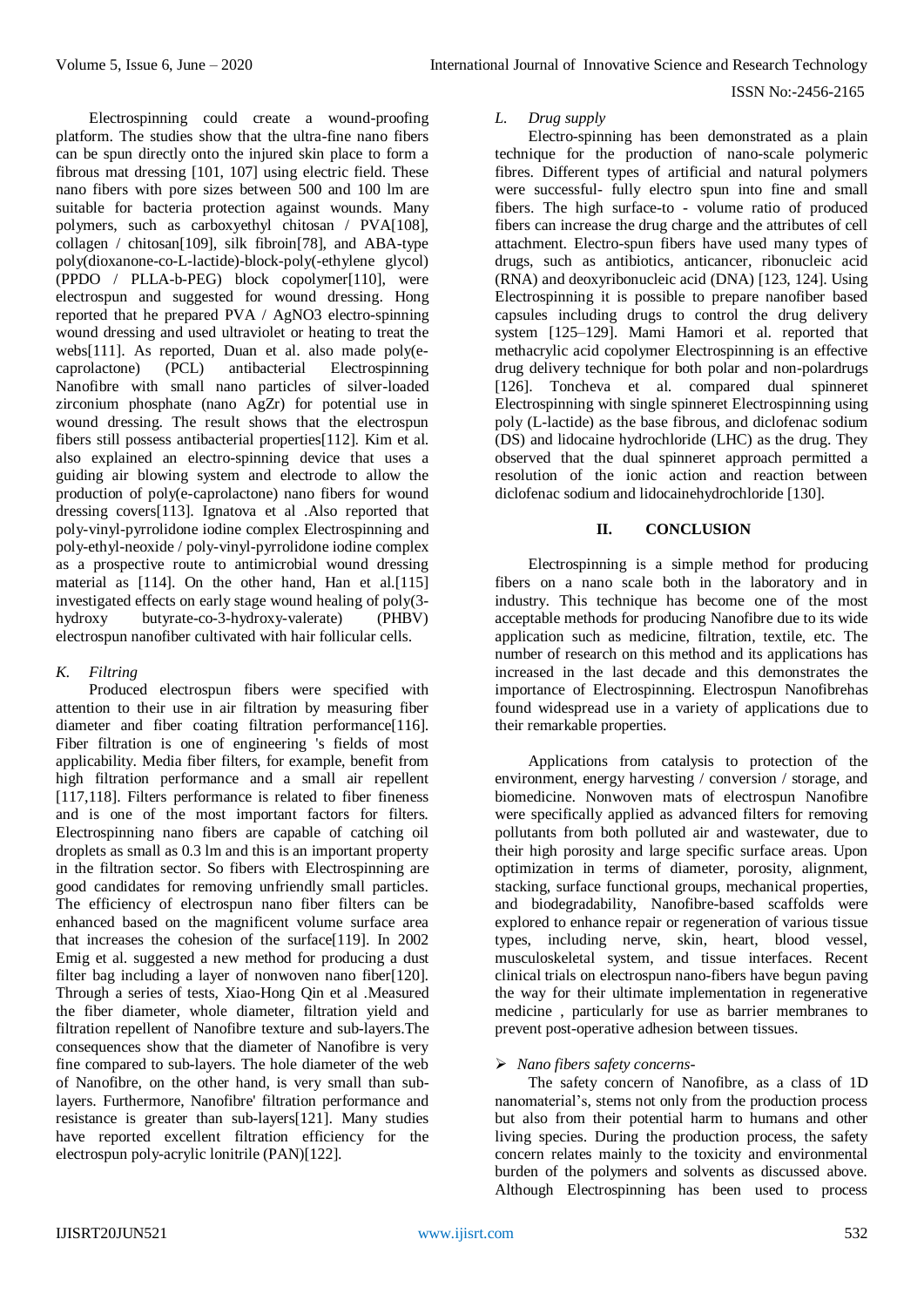recycled common plastics (e.g. PS, polyethylene terephthalate, polycarbonate and their mixtures) into highvalue and high-performance products by eliminating the step of purifying the recycled raw materials, the use of organic solvents still makes this technology less environmentally friendly[131,132].

The diameter, length, and composition of the Nanofibre all need to be considered when assessing the impacts of electrospun Nanofibre on human beings and other living species. Electrospun Ag Nanofibre of 5−20 μm in length were reported to be lodged in mice's lungs and caused respiratory problems when intrapleurally injected into the lungs[133]. Other studies also suggested the harmful effects of relatively short inorganic Nanofibre, with diameters within or below tens of nanometers[134]. The chance of the electrospun Nanofibre reaching the lung at such a length scale is quite small. As shown in a study involving the model of rat silicosis, biodegradable and biocompatible electrospun cellulose nano-fibers (length 20 μm) inhaled into the lung could even facilitate the clearance of silica particles[137]. Nevertheless, only a very limited number of studies have been carried out to date to address the inhalation safety of electrospun Nanofibre; no conclusion can yet be drawn.

#### *Other Nanofibers Production Techniques-*

In addition to Electrospinning, in recent years other techniques for generating (nano)fibers have also been developed[138]. In these new variants, the electrostatic force required in the Electrospinning process to produce Nanofibre is replaced by other forces, such as centrifugal and shear forces. For example, a nozzle-free centrifugal spinning method has been reported which could produce polymer Nanofibre with a diameter as thin as 25 nm[139]. The method involves applying drops of a polymer solution on a standard spin coater, followed by rapid rotation of the spin coater chuck. The formation of fiber is based on the instability of the spin-coated liquid film resulting from the competition between the centrifugal force and the surface curvature-induced Laplace force. A rotary jet-spinning technique was developed based on this design to further improve the production throughput[140]. In that process, in the middle of the system, polymer solution is fed into a rotating reservoir. Rotation causes a polymer solution jet to be ejected from the orifices onto the side wall of the rotating reservoir. To initiate the jetting, the centrifugal force must be greater than the capillary force exercised in the orifices by the polymer solution. Based on its inherent viscosity and centrifugal force, the jet experiences an extension. Once the jets are solidified, fibers are formed on a cylindrical collector placed around the reservoir and deposited there. This technique can be used to produce polymer Nanofibre with diameters thinner than 100 nm[1141]. Variations of this technique have also been reported, including Forcespinning, [142].liquid shearing spinning, [143], magnetospinning[144], and brush spinning[145]. In addition, the integration of centrifugal spinning with solution blowing to produce polymer Nanofibre[146-147] has developed a pressurized gyration process. In a typical process, a gas stream is connected to the rotating reservoir by blowing a gas to enhance the

stretching of the jet. With a throughput of 6 kg  $/$  h, this technique can produce Nanofibre, offering mass production capability. Although these techniques can improve nanofiber production throughput, they tend to suffer from problems such as the difficulty of producing core−sheath, aligned, and/or patterned Nanofibre. Therefore, a new technique capable of producing Nanofibre with diversified properties and at a high throughout still needs to be developed.

## **REFERENCES**

- [1]. Vollrath, F.; Knight, D. P. Liquid Crystalline Spinning ofSpider Silk. *Nature* 2001, *410*,541−548.
- [2]. Heim, M.; Keerl, D.; Scheibel, T. Spider Silk: From Soluble Protein to Extraordinary Fiber. *Angew. Chem., Int. Ed.* 2009, *48*, 3584−3596.
- [3]. Andersson, M.; Jia, Q.; Abella, A.; Lee, X.-Y.; Landreh,M.; Purhonen, P.; Hebert, H.; Tenje, M.; Robinson, C. V.; Meng, Q.; et al. Biomimetic Spinning of Artificial Spider Silk from a Chimeric Minispidroin. *Nat. Chem. Biol.*2017, *13*, 262−264.
- [4]. Woodings, C., Ed. *Regenerated Cellulose Fibres*;Woodhead: Cambridge, U.K., 2001; Chapter 5.
- [5]. Carothers, W. H. Alkylene Ester of Polybasic Acids. U.S. Pat. 2,012,267,1935.
- [6]. Carothers, W. H. Linear Condensation Polymers. U.S. Pat. 2,071,250,1937.
- [7]. McIntyre, J. E. *Synthetic Fibres: Nylon, Polyester, Acrylic, Polyole*fi*n*; Woodhead: Cambridge, U.K., 2005; Chapter1.
- [8]. Gupta, V., Kothari, V., Eds.*Manufactured Fibre Technology*; Chapman & Hall: London, 1997; Chapter 1.
- [9]. Luo, C.; Stoyanov, S. D.; Stride, E.; Pelan, E.; Edirisinghe, M. ElectrospinningVersusFibreProductionMethods:Fro mSpecifics to Technological Convergence. *Chem. Soc. Rev.* 2012, *41*,4708−4735.
- [10]. Boys, C. V. On the Production, Properties, andSome Suggested Uses of the Finest Threads. *Proc. Phys. Soc. London* 1887, *9*, 8−19.
- [11]. Dzenis,Y.SpinningContinuousFibersforNanotechnol ogy. *Science* 2004, *304*, 1917−1919.
- [12]. Jian,S.;Zhu,J.;Jiang,S.;Chen,S.;Fang,H.;Song,Y.;Du an, G.; Zhang, Y.; Hou, H. Nanofibers with Diameter Below One Nanometer from Electrospinning. *RSC Adv.* 2018, *8*, 4794−4802.
- [13]. Gilbert, W. *De Magnete*; Courier: New York,1958.
- [14]. Gray, S. A. Letter Concerning the Electricity of Water, from Mr. Stephen Gray to Cromwell Mortimer. *Philos. Trans. R. Soc. London* 1731, *37*,227−260.
- [15]. Nollet, J. A. X. Part of a Letter from AbbèNollet, of theRoyal Academy of Sciences at Paris, to Martin Folkes, Concerning Electricity. *Philos. Trans.* 1748, *45*, 187−194.
- [16]. Rayleigh, L. XX. On the Equilibrium of Liquid Conducting Masses Charged with Electricity. *Philos. Mag.* 1882, *14*,184−186.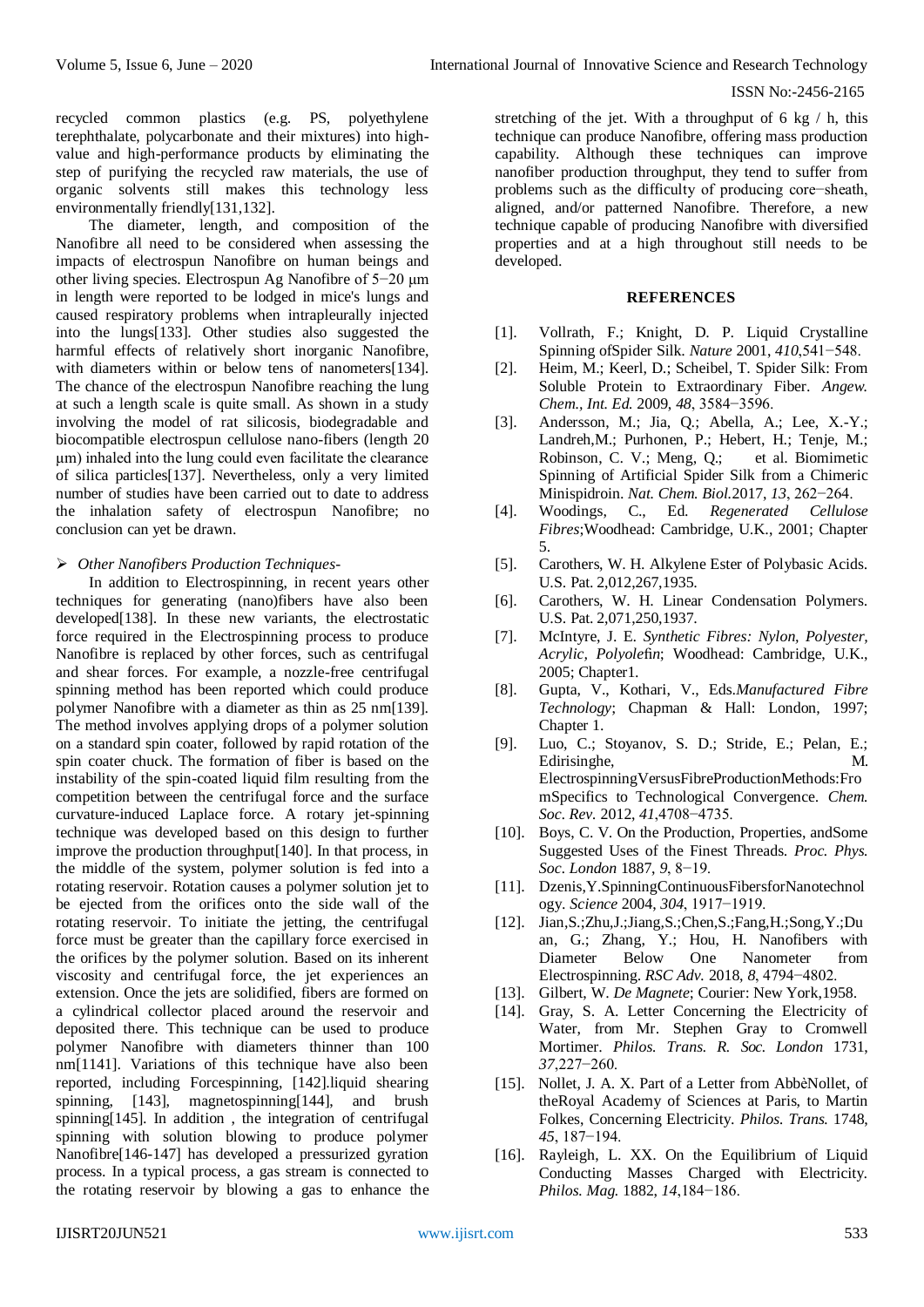- [17]. Bailey,A.G.*ElectrostaticSprayingofLiquids*;JohnWil ey& Sons: New York, 1988.
- [18]. Cooley, J. F. Apparatus for Electrically Dispersing Fluids. U.S. Pat. 692,631,1902.
- [19]. Morton, W. J. Method of Dispersing Fluid. U.S. Pat. 705,691, 1902.
- [20]. Formhals,A.ProcessandApparatusforPreparingArtifi cial Threads. U.S. Pat. 1,975,504, 1934.
- [21]. Formhals, A. Method and Apparatus for Spinning. U.S. Pat. 2,349,950,1944.
- [22]. Taylor,G.I.DisintegrationofWaterDropsinanElectric Field. *Proc. R. Soc. London A*1964, *280*, 383−397.
- [23]. Taylor,G.I.TheForceExertedbyanElectricFieldonaLo ng CylindricalConductor.*Proc.R.Soc.London,Ser.A*196

6,*291*,145− 158.

- *[24].* Taylor, G. Electrically Driven Jets. *Proc. R. Soc. London, Ser.A* 1969, *313*, 453−475.
- [25]. Martin, G. E.; Cockshott, I. D. Fibrillar Lining forProsthetic Device. U.S. Pat. 4,044,404, 1977.
- [26]. Fong,H.;Chun,I.;Reneker,D.H.BeadedNanofibersFor med During Electrospinning. *Polymer* 1999, *40*,4585−4592.
- [27]. Reneker,D.H.;Yarin,A.L.;Fong,H.;Koombhongse,S. Bending Instability of Electrically Charged Liquid Jets of Polymer Solutions in Electrospinning. *J. Appl. Phys.* 2000, *87*, 4531−4547.
- [28]. Shin,Y.M.;Hohman,M.M.;Brenner,M.P.;Rutledge,G .C. Experimental Characterization of Electrospinning: The Electrically Forced Jet and Instabilities. *Polymer* 2001, *42*, 09955−09967.
- [29]. Yarin, A. L.; Koombhongse, S.; Reneker, D. H. Bending Instability in Electrospinning of Nanofibers. *J. Appl. Phys.* 2001, *89*, 3018−3026.
- [30]. Hohman,M.M.;Shin,M.;Rutledge,G.C.;Brenner,M.P. ElectrospinningandElectricallyForcedJets.I.Stability Theory.*Phys. Fluids* 2001, *13*,2201−2220.
- [31]. Hohman,M.M.;Shin,M.;Rutledge,G.C.;Brenner,M.P. Electrospinning and Electrically Forced Jets. II. Applications. *Phys. Fluids* 2001, *13*, 2221−2236.
- [32]. Shin,Y.M.;Hohman,M.M.;Brenner,M.P.;Rutledge,G .C. Electrospinning:AWhippingFluidJetGeneratesSubmi

cronPolymer Fibers. *Appl. Phys. Lett.*2001, *78*, 1149−1151.

- [33]. Dai, H.; Gong, J.; Kim, H.; Lee, D. A Novel Method for Preparing Ultra−Fine Alumina−Borate Oxide Fibres *via* anElectro- spinning Technique. *Nanotechnol*2002, *13*,674−677.
- [34]. Larsen,G.;Velarde-Ortiz,R.;Minchow,K.;Barrero,A.; Loscertales, I. G. A Method for Making Inorganic and Hybrid (Organic/Inorganic) Fibers and Vesicles with Diameters in the Submicrometer and Micrometer Range *via* Sol−Gel Chemistry and Electrically Forced Liquid Jets. *J. Am. Chem. Soc.*  2003, *125*, 1154− 1155.
- [35]. Li, D.; Wang, Y.; Xia, Y. Electrospinning of Polymeric and CeramicNanofibersUniaxiallyAlignedArrays.*NanoL ett.*2003,*3*, 1167−1171.
- [36]. Theron,A.;Zussman,E.;Yarin,A.ElectrostaticField−A

ssisted AlignmentofElectrospunNanofibres.*Nanotechnology* 2001,*12*,384−390.

- [37]. Deitzel, J. M.; Kleinmeyer, J. D.; Hirvonen, J. K.; Beck Tan,N. C. Controlled Deposition of Electrospun Poly(ethylene oxide) Fibers. *Polymer*  2001, *42*, 8163−8170.
- [38]. Dersch,R.;Liu,T.;Schaper,A.;Greiner,A.;Wendorff,J. Electrospun Nanofibers: Internal Structure and Intrinsic Orientation. *J. Polym. Sci., Part A: Polym. Chem.* 2003, *41*, 545−553.
- [39]. Sun,Z.;Zussman,E.;Yarin,A.L.;Wendorff,J.H.;Grein er,A. Compound Core−Shell Polymer Nanofibers by Co-Electrospinning. *Adv. Mater.* 2003, *15*,1929−1932.
- [40]. Smit, E.; Bűttner, U.; Sanderson, R. D. Continuous Yarnsfrom Electrospun Fibers. *Polymer* 2005, *46*, 2419−2423.
- [41]. Shin, Y.M., Hohman, M.M., Brenner, M.P., Rutledge, G.C.: Experimental characterization of Electrospinning: the electri- cally forced jet and instabilities. Polymer 42(25), 09955–09967 (2001)
- [42]. Yarin, A.L., Koombhongse, S., Reneker, D.H.: Bending installation in the set of the set of the set of the set of the set of the set of the set of the set of the set of the set of the set of the set of the set of the set of the set of the set of the set of the set of bilityinElectrospinningofNanofibre.J.Appl.Phys.89( 5),3018 (2001)
- [43]. Long, Q., Cai, M., Li, J., Rong, H., Jiang, L.: Improving the electrical catalytic activity of Pt/TiO2nanocomposites by a combination ofElectrospinning and microwave irradiation. J. Nanopart. Res. 13(4), 1655–1662(2010)
- [44]. Stranger, J., Staiger, M.P., Tucker, N., Kirwan, K.: Effect of charge density on the taylor cone in Electrospinning. Solid State Phenom. 151, 54– 59(2009)
- [45]. Kim, H.S., Kim, K., Jin, H.J., Chin, I.J.: Morphological char- acterization of electrospunnano-fibrous membranes of biodegradable  $poly(I_{\text{-}}\text{-}\text{-}\text{lactic})$  and  $poly(\text{-}\text{-}\text{-}\text{-}\text{-}\text{-}\text{-}\text{-}\text{-}\text{-}$ glycolide). Macromol. Symp 224(1), 145–154(2005)
- [46]. Liu,H.,Hsieh,Y.L.:Ultrafinefibrouscellulosemembra nesfrom Electrospinningofcelluloseacetate.J.Polym.Sci.PartB Polym. Phys. 40(18), 2119–2129(2002)
- [47]. Kongkhlang, T., Tashiro, K., Kotaki, M., Chirachanchai, S.: Electrospinning as a new technique to control the crystal mor- phology and molecular orientation of polyoxymethylenenanofibers.J.Am.Chem.Soc.130(46),15460–15466(2008)
- [48]. Theron,A.,Zussman,E.,Yarin,A.L.:Electrostaticfieldassisted alignment of electrospunnanofibres. Nanotechnology 12(3), 384 (2001)
- [49]. Katta, P., Alessandro, M., Ramsier, R.D., Chase, G.G.: Con- tinuousElectrospinning of aligned polymer Nanofibre onto a wiredrumcollector.NanoLett.4(11),2215– 2218(2004)
- [50]. Dersch, R., Liu, T., Schaper, A.K., Greiner, A., Wendorff, J.H.: ElectrospunNanofibre: internal structure and intrinsic orientation. J. Polym. Sci. Part A Polym. Chem. 41(4), 545–553(2003)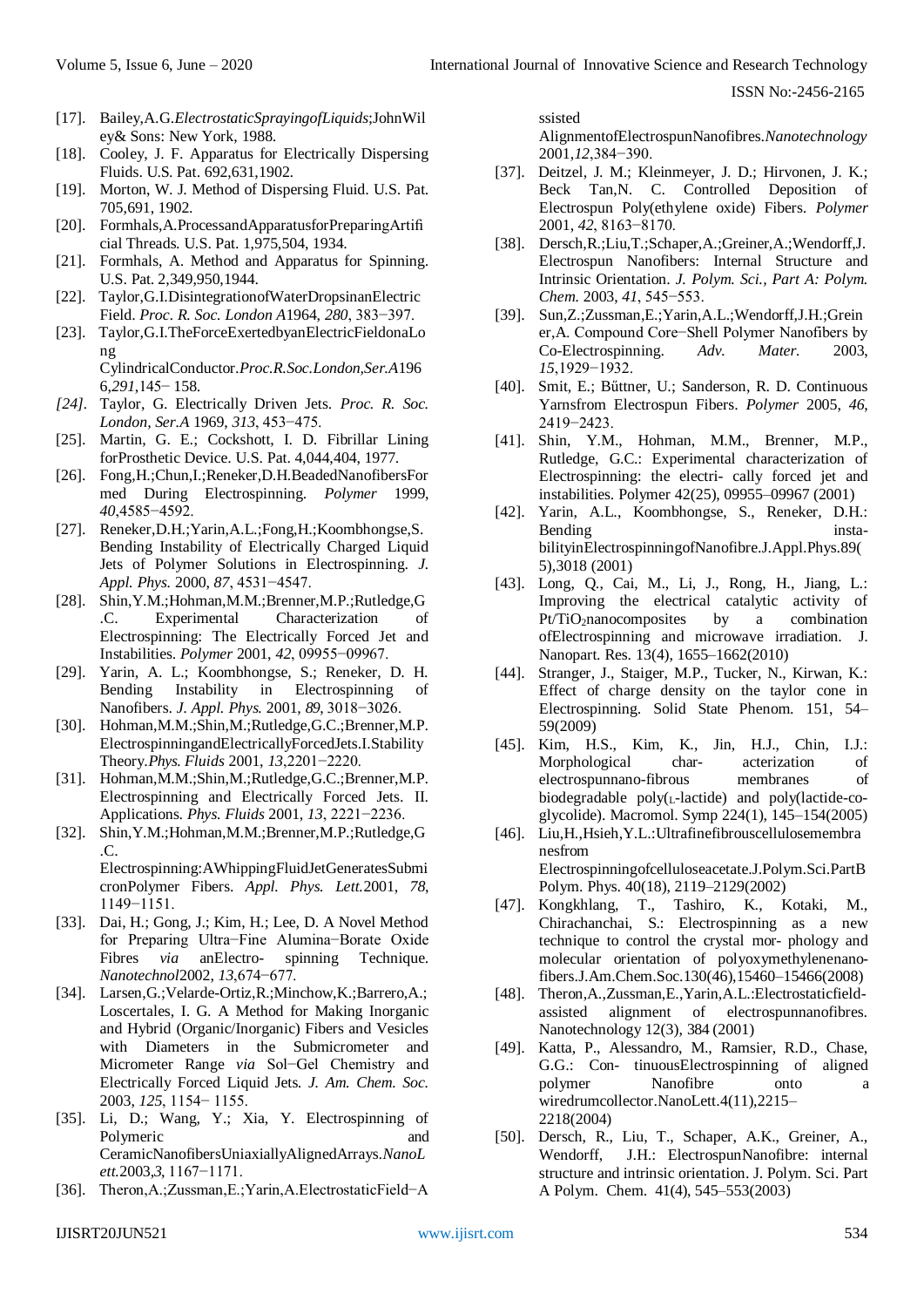- [51]. Xu, C.Y., Inai, R., Kotaki, M., Ramakrishna, S.: Aligned biodegradable nanofibrous structure: a potential scaffold for bloodvesselengineering.Biomaterials25(5),877– 886(2004)
- [52]. Mathew, G., Hong, J.P., Rhee, J.M., Lee, H.S., Nah, C.: Preparation and characterization of properties of electrospun poly(butylene terephthalate) Nanofibrefilled with carbon nan- otubes. Polym. Test. 24(6), 712–717(2005)
- [53]. Fennessey, S.F., Farris, R.J.: Fabrication of aligned and molecularly oriented electrospun polyacrylonitrileNanofibre and the mechanical behavior of their twisted yarns. Polymer 45(12), 4217–4225 (2004)
- [54]. Huang, Z.M., Zhang, Y.Z., Kotaki, M., Ramakrishna, S.: A review on polymer Nanofibre by Electrospinning and theirapplications in nanocomposites. Compos. Sci. Technol. 63(15), 2223–2253(2003)
- [55]. Wong, S.-C., Baji, A., Leng, S.: Effect of fiber diameter ontensile properties of electrospun poly(ecaprolactone). Polymer 49(21), 4713–4722(2008)
- [56]. Teo, W.E., Ramakrishna, S.: Electrospun fibre bundle made ofaligned nanofibres over two fixed points. Nanotechnology 16(9), 1878(2005)
- [57]. Teo, W.E., Ramakrishna, S.: A review on Electrospinningdesign andnanofibreassemblies.Nanotechnology17(14),R89 (2006)
- [58]. Kim, K., Lee, K., Khil, M., Ho, Y., Kim, H.: The effect of molecular weight and the linear velocity of drum surface on theproperties of electrospunpoly(ethylene terephthalate) nonwovens. Fibers Polym. 5(2), 122–127(2004)
- [59]. Yee, W.A., Nguyen, A.C., Lee, P.S., Kotaki, M., Liu, Y., Tan, B.T., Mhaisalkar, S., Lu, X.: Stress-induced structural changes inelectrospunpolyvinylidenedifluorideNanofibre collected using a modified rotating disk. Polymer 49(19), 4196–4203(2008)
- [60]. Carpinteria, C.A.: Spotlight on wound-care technologies. MPMN. 26(5),(2010)
- [61]. Deitzel,J.M.,Kleinmeyer,J.,Harris,D.,Tan,N.C.B.:Th eeffect of processing variables on the morphology of electrospun

Nanofibreandtextiles.Polymer42(1),261–272(2001)

- [62]. Megelski, S., Stephens, J.S., Chase, D.B., Rabolt, J.F.: Micro- and nanostructured surface morphology on electrospun polymer fibers. Macromolecules 35(22), 8456–8466(2002)
- [63]. Baumgarten, P.K.: Electrostatic spinning of acrylicmicrofibers.J. Colloid Interface Sci. 36(1), 71–79 (1971)
- [64]. Buchko, C.J., Chen, L.C., Shen, Y., Martin, D.C.: Processing and microstructural characterization of porous biocompatible proteinpolymerthinfilms.Polymer40(26),7397– 7407(1999)
- [65]. Eda, G., Shivkumar, S.: Bead structure variations during electro-

spinningofpolystyrene.J.Mater.Sci.41(17),5704– 5708(2006)

- [66]. Tao, J., Shivkumar, S.: Molecular weight dependent structural regimes during the Electrospinning of PVA. Mater. Lett.61(11–12), 2325–2328(2007)
- [67]. Fridrikh, S.V., Yu, J.H., Brenner, M.P., Rutledge, G.C.: Con-trolling the fiber diameter during Electrospinning. Phys. Rev.Lett. 90(14), 144502(2003)
- [68]. Fong, H., Liu, W., Wang, C.S., Vaia, R.A.: Generation ofelectrospun fibers of nylon 6 and nylon 6-montmorillonitenanocomposite. Polymer 43(3), 775–780(2002)
- [69]. Wang, M., Singh, H., Hatton, T.A., Rutledge, G.C.: Field-re- sponsivesuperparamagnetic composite Nanofibre by electro- spinning. Polymer 45(16), 5505–5514(2004)
- [70]. Li, N., Hui, Q., Xue, H., Xiong, J.: Electrospun polyacrylonitrile nanofiber yarn prepared by funnelshape collector. Mater. Lett. 79, 245–247(2012)
- [71]. Zohoori, S., Karimi, L., Ayaziyazdi, S.: A novel durable pho- toactive nylon fabric using electrospunNanofibre containing nanophotocatalysts.J.Ind.Eng.Chem.20(5),2934– 2938(2014)
- [72]. Ayaziyazdi, S., Zohoori, S., Davodiroknabadi, A., Karimnejad, M.: Electrospinning of polyamide fiber containing nano TiO<sub>2</sub>and the effect of heat, setting on self-cleaning. Orient. J. Chem.29(2), 427– 443(2013)
- [73]. Davodiroknabadi, A., L.M., Zohoori, S., Shahrabi, S.: Coating of PA fabric using nano  $TiO<sub>2</sub>$  by Electrospinning of nano fibers. Paper presented at the 11th World textile Conference AutexMulhouse,France
- [74]. Caruso, R.A., Schattka, J.H., Greiner, A.: Titanium dioxide tubes from sol–gel coating of electrospun polymer fibers. Adv. Mater. 13(20), 1577– 1579(2001)
- [75]. Flemming, R.G., Murphy, C.J., Abrams, G.A., Goodman, S.L., Nealey, P.F.: Effects of synthetic micro- and nano-structured surfacesoncellbehavior.Biomaterials20(6),573– 588(1999)
- [76]. Ohkawa, K., Minato, K.I., Kumagai, G., Hayashi, S., Yama- moto, H.: Chitosan nanofiber. Biomacromolecules7(11), 3291–3294(2006)
- [77]. Schiffman, J.D., Schauer, C.L.: One-step Electrospinningofcross-linked chitosan fibers. Biomacromolecules8(9), 2665–2667(2007)
- [78]. Min, B.M., Lee, G., Kim, S.H., Nam, Y.S., Lee, T.S., Park, W.H.: Electrospinning of silk fibroin Nanofibre and its effect on the adhesion and spreading of normal human keratinocytes and fibroblasts in vitro. Biomaterials 25(7–8), 1289– 1297 (2004)
- [79]. Soffer, L., Wang, X., Zhang, X., Kluge, J., Dorfmann, L., Kaplan,D.L.,Leisk,G.:Silkbasedelectrospuntubularscaffolds for tissueengineered vascular grafts. J. Biomater. Sci. Polym. Ed. 19(5), 653–664(2008)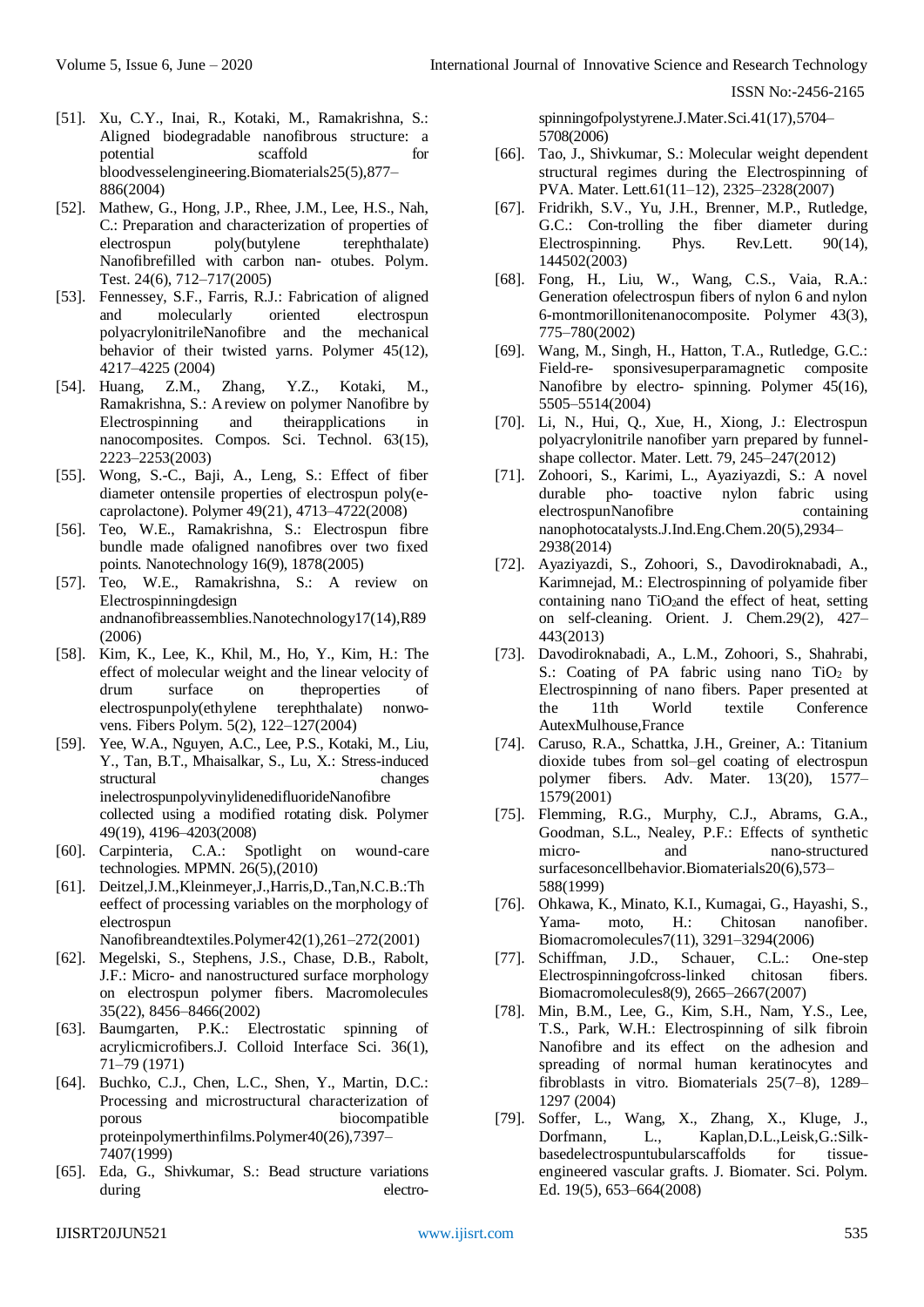- [80]. Huang, L., Nagapudi, K., Apkarian, R.P., Chaikof, E.L.: Engi- neered collagen–PEO Nanofibre and fabrics. J. Biomater. Sci. Polym. Ed. 12(9), 979– 993(2001)
- [81]. Telemeco, T.A., Ayres, C., Bowlin, G.L., Wnek, G.E., Boland, E.D., Cohen, N., Baumgarten, C.M., Mathews, J., Simpson, D.G.: Regulation of cellular infiltration into tissue engineering scaffolds composed of submicron diameter fibrils produced by Electrospinning. ActaBiomater. 1(4), 377– 385(2005)
- [82]. Shields, K.J., Beckman, M., Bowlin, G.L., Wayne, J.S.: Mechanical properties and cellular proliferation of electrospun collagentypeII.TissueEng.10(9– 10),1510–1517(2004)
- [83]. Matthews, J.A., Wnek, G., Simpson, D.G., Bowlin, G.L.: Electrospinning of collagen Nanofibre. Biomacromolecules3, 232–238(2002)
- [84]. Zeugolis, D.I., Khew, S.T., Yew, E.S.Y., Ekaputra, A.K., Tong, Y.W., Yung, L.Y.L., Hutmacher, D.W., Sheppard, C., Raghu- nath, M.: Electro-spinning of pure collagen nano-fibres—just an expensive way to make gelatin? Biomaterials 29(15), 2293– 2305(2008)
- [85]. Li, M., Mondrinos, M., Chen, X., Gandhi, M.R., Ko, F.K., Lelkes, P.I.: Co-electrospunpoly(lactide-coglycolide), gelatin, and elastin blends for tissue engineering scaffolds. J. Biomed. Mater. Res. A 79(4), 963–973(2006)
- [86]. Kim, H.W., Song, J.H., Kim, H.E.: Nanofiber generation of gelatin-hydroxyapatite biomimetics for tissue regeneration.Adv.Funct.Mater.15(12),1988–1994(2005)
- [87]. Liu, H., Ding, X., Zhou, G., Li, P., Wei, X., Fan, Y.: Electro- spinning ofNanofibre for tissue engineering applications. J. Nanomater. 2013, 11(2013)
- [88]. Thostenson, E.T., Ren, Z., Chou, T.W.: Advances in the science and technology of carbon nanotubes and their composites: a review.Compos.Sci.Technol.61(13),1899– 1912(2001)
- [89]. Karimi, L., Yazdanshenas, M.E., Khajavi, R., Rashidi, A., Mirjalili, M.: Using graphene/TiO2nanocomposite as a new route for preparation of electroconductive, self-cleaning, antibacterial and antifungal cotton fabric without toxicity. Cel- lulose 21(5), 3813–3827(2014)
- [90]. Karimi, L., Yazdanshenas, M.E., Khajavi, R., Rashidi, A., Mirjalili, M.: Optimizing the photocatalytic properties and the synergistic effects of graphene and nano titanium dioxide immobilized on cotton fabric. Appl. Surf. Sci. 332, 665–673 (2015)
- [91]. Mirjalili, M., Karimi, L.: Preparation of melt spun electrocon- ductive fine fibres containing carbon nanotubes. Autex Res. J. 15(2), 87–92(2015)
- [92]. Lau, A.K.T., Hui, D.: The revolutionary creation of new advanced materials—carbon nanotube composites. Compos. B Eng. 33(4), 263–277(2002)
- [93]. Park, C., Ounaies, Z., Watson, K.A., Pawlowski, K.,

Lowther, S.E., Connell, J.W., Siochi, E.J., Harrison, J.S., Clair, T.L.S.: Polymer-single wall carbon nanotube composites for potential spacecraftapplications.MRSOnlineProc.Libr.706,11( 2001)

- [94]. Jiang, Q., Fu, G., Xie, D., Jiang, S., Chen, Z., Huang, B., Zhao,Y.: Preparation of carbon nanotube/polyanilinenanofiberby Electrospinning. Procedia Eng. 27, 72–76(2012)
- [95]. Maitra, T., Sharma, S., Srivastava, A., Cho, Y.K., Madou, M.,Sharma, A.: Improved graphitization and electrical conductivity of suspended carbon Nanofibre derived from carbon nanotube/ polyacrylonitrile composites by directed Electrospinning. Car- bon 50(5), 1753–1761(2012)
- [96]. Mazinani, S., Ajji, A., Dubois, C.: Fundamental study of crys-tallization, orientation, and electrical conductivity ofelectrospun PET/carbon nanotube Nanofibre. J. Polym. Sci. Part B Polym. Phys. 48(19), 2052–2064(2010)
- [97]. Rana, S., Cho, J.: Core-sheath polyurethane-carbon nanotubeNanofibre prepared by Electrospinning. Fibers Polym. 12(6), 721–726(2011)
- [98]. Angadjivand, S.A., Schwartz, M.G., Eitzman, P.D., Jones, M.E.:Method and apparatus for making a nonwoven fibrous electret web from free-fiber and polar liquid. In. Google Patents,(2002)
- [99]. Gibson, P.W., Schreuder-Gibson, H.L., Rivin, D.: Electrospun fiber mats: transport properties. AIChE J. 45(1), 190–195(1999)
- [100]. Fertala,A.,Han,W.B.,Ko,F.K.:Mappingcriticalsitesinc ollagenII for rational design of gene-engineered proteins for cell-sup- porting materials. J. Biomed. Mater. Res. 57(1), 48–58 (2001)
- [101]. Jin, H.J., Fridrikh, S.V., Rutledge, G.C., Kaplan, D.L.: Elec-trospinning*Bombyxmori*silk with poly(ethylene oxide).Biomacromolecules 3(6), 1233–1239(2002)
- [102]. Nain, A.S., Phillippi, J.A., Sitti, M., MacKrell, J., Campbell, P.G., Amon, C.: Control of cell behavior by aligned micro/nanofibrous biomaterial scaffolds fabricated by spinneret- based tunable engineered parameters (STEP) technique. Small4(8), 1153– 1159(2008)
- [103]. Sun, T., Norton, D., Vickers, N.L., McArthur, S., Neil, S.M., Ryan, A.J., Haycock, J.W.: Development of a bioreactor forevaluating novel nerve conduits. Biotechnol. Bioeng. 99(5), 1250–1260(2008)
- [104]. Bini, T.B., Gao, S., Wang, S., Ramakrishna, S.: Poly(L-lactide- co-glycolide) biodegradable microfibers and electrospun nano-fibers for nerve tissue engineering: an in vitro study. J. Mater. Sci. 41(19), 6453–6459(2006)
- [105]. Theron,A.,Zussman,E.,Yarin,A.L.:Electrostaticfieldassisted alignment of electrospun Nanofibre. Nanotechnology 12, 384–390(2001)
- [106]. Li, D., Wang, Y., Xia, Y.: Electrospinning of polymeric andceramic Nanofibre as uniaxially aligned arrays. Nano Lett. 3, 1167–1171(2003)
- [107]. Coffee, R.A.: A dispensing device and method for forming material. In. Google Patents,(1998)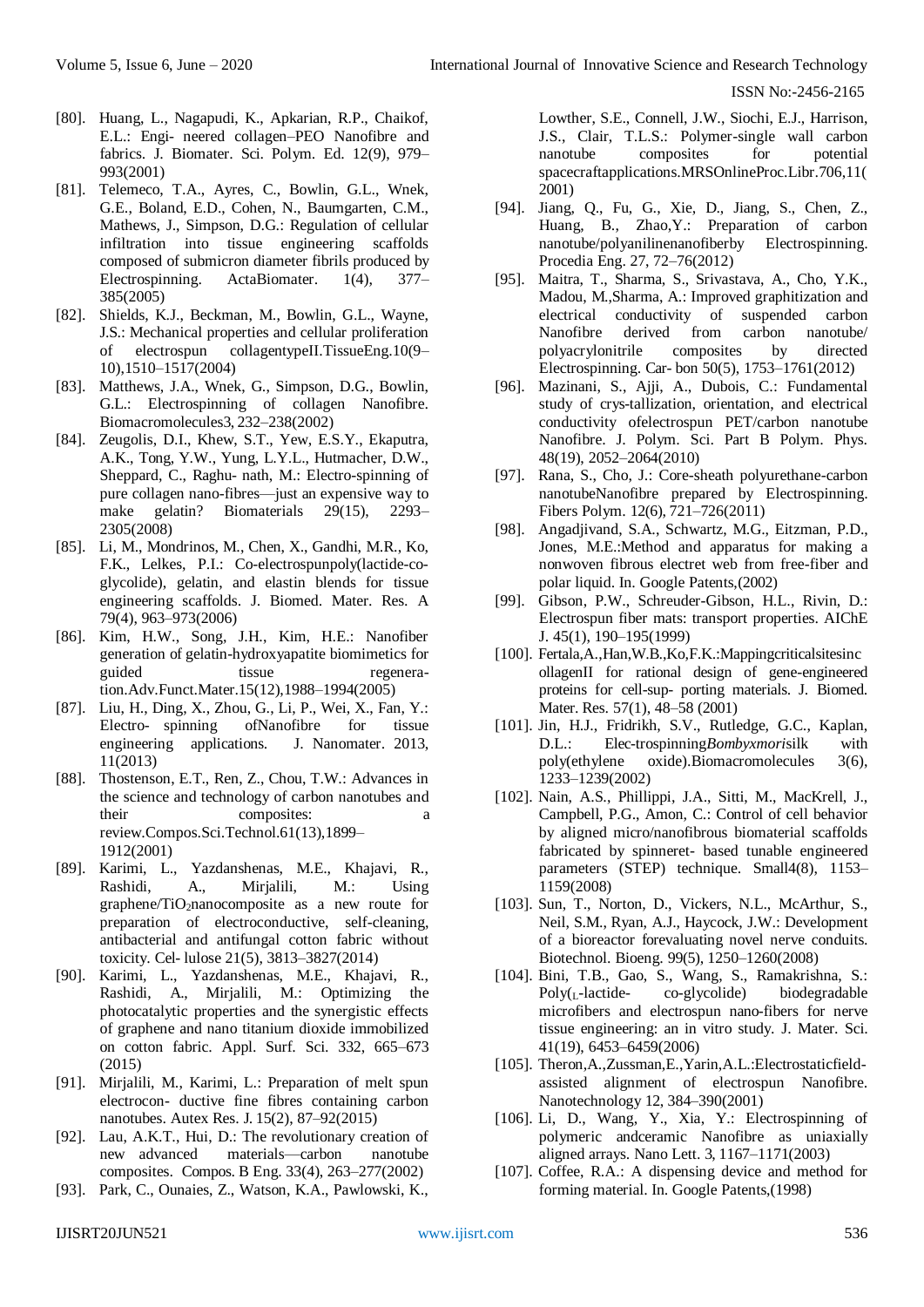- [108]. Khanam, N., Mikoryak, C., Draper, R.K., BalkusJr, K.J.:Electrospun linear polyethyleneimine scaffolds for cell growth. ActaBiomater. 3(6), 1050– 1059(2007)
- [109]. Chen, J.P., Chang, G.Y., Chen, J.K.: Electrospun collagen/chi-tosannanofibrous membrane as wound dressing. Colloids Surf. A 313–314, 183–188(2008)
- [110]. Liang, D., Hsiao, B.S., Chu, B.: Functional electrospunnanofi-brous scaffolds for biomedical applications. Adv. Drug Deliv. Rev. 59(14), 1392– 1412(2007)
- [111]. Hong, K.H.: Preparation and properties of electrospun poly(-vinyl alcohol)/silver fiber web as wound dressings. Polym. Eng. Sci. 47(1), 43– 49(2007)
- [112]. Duan, Y.Y., Jia, J., Wang, S.H., Yan, W., Jin, L., Wang, Z.Y.: Preparation of antimicrobial poly(ecaprolactone)electrospun Nanofibre containing silver-loaded zirconium phosphate nanoparticles. J. Appl. Polym. Sci. 106(2), 1208–1214 (2007)
- [113]. Kim, G.H., Yoon, H.: A direct-Electrospinning process by combined electric field and air-blowing system for nanofibrous wounddressings.Appl.Phys.A90(3),389–394(2008)
- [114]. Ignatova, M., Manolova, N., Rashkov, I.: Electrospinning of poly(vinyl pyrrolidone)–iodine complex and poly(ethylene oxide)/poly(vinyl pyrrolidone)–iodine complex—a prospective route to antimicrobial wound dressing materials. Eur. Polym. J.43(5), 1609–1623(2007)
- [115]. Han, I., Shim, K.J., Kim, J.Y., Im, S.U., Sung, Y.K., Kim, M., Kang, I.-K., Kim, J.C.: Effect of poly(3 hydroxybutyrate-co-3- hydroxyvalerate) nanofiber matrices cocultured with hair fol- licular epithelial and dermal cells for biological wound dressing. Artif. Organs 31(11), 801–808(2007)
- [116]. Heikkilä, P., Taipale, A.,Lehtimäki,M.,Harlin,A.:Electro- spinning of polyamides with different chain compositions for filtration application. Polym. Eng. Sci. 48(6), 1168– 1176(2008)
- [117]. Sundarrajana, S., Tana, K.L., Lima, S.H., Ramakrishna, S.: Electrospun Nanofibre for air filtration applications. Procedia Eng. 75, 159– 163(2014)
- [118]. Tsai, P.P., Schreuder-Gibson, H., Gibson, P.: Different electro- static methods for making electret filters. J. Electrostat. 54(3–4), 333–341(2002)
- [119]. Graham, K., Ouyang, M., Raether, T., Grafe, T., McDonald, B., Knauf, P.: Polymeric Nanofibre in air filtration applications. Paper presented at the Fifteenth Annual Technical Conference &Expo of the American Filtration & Separations Society, Galveston, Texas, April9–12
- [120]. Emig, D., Klimmek, A., Raabe, E.: Dust filter bag containing nano non-woven tissue,6395046
- [121]. Qin, X.H., Wang, S.Y.: Filtration properties of ElectrospinningNanofibre.J.Appl.Polym.Sci.102(2), 1285–1290(2006)
- [122]. Kim, K., Lee, C., Kim, I., Kim, J.: Performance modification of a melt-blown filter medium via an

additional nano-web layer prepared by Electrospinning. Fibers Polym. 10(1), 60–64(2009)

- [123]. Hu, X., Liu, S., Zhou, G., Huang, Y., Xie, Z., Jing, X.: Elec- trospinning of polymeric Nanofibre for drug delivery applications.J.Control.Release185,12–21(2014)
- [124]. Sill, T.J., von Recum, H.A.: Electrospinning: applications in drug delivery and tissue engineering. Biomaterials 29(13), 1989–2006(2008)
- [125]. Rogina, A.: Electrospinning process: versatile preparation method for biodegradable and natural polymers and biocom- posite systems applied in tissue engineering and drug delivery. Appl. Surf. Sci. 296, 221–230(2014)
- [126]. Hamori, M., Yoshimatsu, S., Hukuchi, Y., Shimizu, Y., Fukushima, K., Sugioka, N., Nishimura, A., Shibata, N.: Preparation and pharmaceutical evaluation of nano-fiber matrix supported drug delivery system using the solvent-based electrospinningmethod.Int.J.Pharm.464(1–2),243– 251(2014)
- [127]. Yu, D.G., Chian, W., Wang, X., Li, X.Y., Li, Y., Liao, Y.Z.: Linear drug release membrane prepared by a modified coaxial Electrospinningprocess.J.Membr.Sci.428,150– 156(2013)
- [128]. Xu, L., He, J.H., Wang, L.: Drug-loaded nano materials by Electrospinning.Curr.Opin.Biotechnol.22S,S15– S152(2011)
- [129]. Savva, I., Constantinou, D., Evaggelou, L., Marinica, O.M., Taculescu, A., Vekas, L.: PEO/PLLA and PVP/PLLA-based magnetoresponsivenanocomposite membranes: fabrication via Electrospinning, characterization and evaluation in drug deliv- ery. Procedia Eng. 44, 1052–1053(2012)
- [130]. Toncheva, A., Paneva, D., Manolova, N., Rashkov, I., Mita, L., Crispi, S., Damiano, G.M.: Dual vs. single spinneret electro- spinning for the preparation of dual drug containing non-woven fibrousmaterials.ColloidsSurf.A439,176–183(2013)
- [131]. Zander, N. E.; Sweetser, D.; Cole, D. P.; Gillan, M. Formation of Nanofibers from Pure and Mixed WasteStreams Using Electrospinning. *Ind. Eng. Chem. Res.* 2015, *54*,9057−9063.
- [132]. Strain, I. N.; Wu, Q.; Pourrahimi, A. M.; Hedenqvist, M. S.; Olsson, R. T.; Andersson, R. L. Electrospinning of Recycled PET to Generate Tough MesomorphicFibre Membranes for Smoke Filtration. *J. Mater. Chem. A* 2015, *3*, 1632−1640.
- [133]. Schinwald, A.; Murphy, F. A.; Prina-Mello, A.; Poland, C.A.; Byrne, F.; Movia, D.; Glass, J. R.; Dickerson, J. C.; Schultz, D. A.; Jeffree,C.E.;etal.TheThresholdLengthforFiber-InducedAcute Pleural Inflammation: Shedding Light on the Early Events in Asbestos-Induced Mesothelioma. *Toxicol. Sci.* 2012, *128*, 461−470.